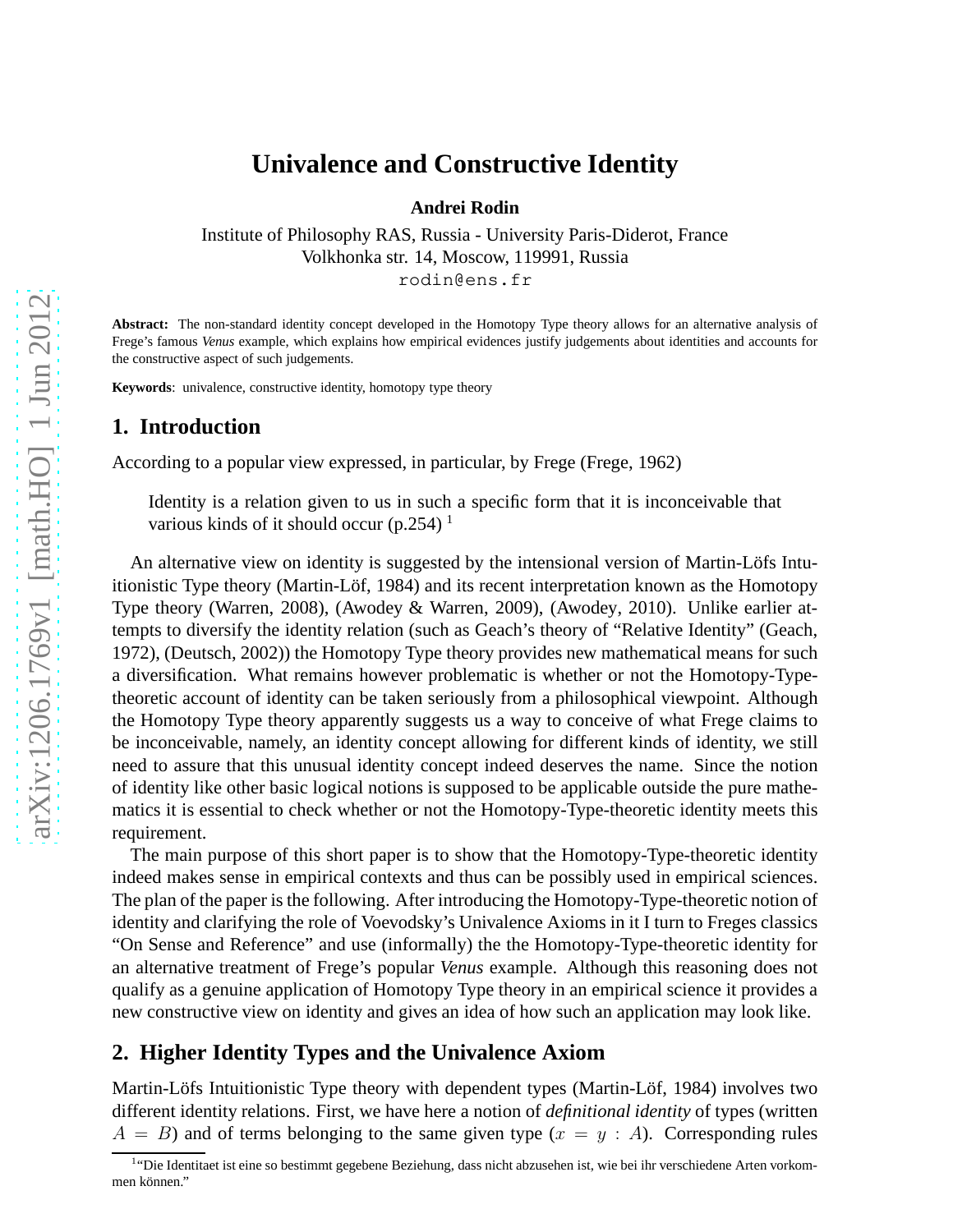assure that the definitional identity is an equivalence relation and that definitionally identical types and terms are mutually interchangeable through substitution in the usual way. Second, we have here a notion of *propositional identity*  $Id_A(x, y)$  of terms belonging to the same given type  $A$ . <sup>2</sup> By the *propositions as types* correspondence  $Id_A(x, y)$  stands both for a proposition saying that terms  $x, y$  are identical and for the type of *proofs* (evidences, witnesses)  $p_i$  proving this proposition. Given two such proofs  $p_i, p_j$  there is a higher identity type  $Id_{Id_A(x,y)}(p_i, p_j)$ dependent on type  $Id_A(x, y)$ , which is read as a proposition saying that proofs  $p_i, p_j$  are the same. Terms  $r_i$  of type  $Id_{Id_A(x,y)}(p_i, p_j)$  are proofs of this latter proposition. The given Type theory allows for higher identity types of all finite orders.

If two terms  $x, y$  of given type A are definitionally equal they are interchangeable through substitution and hence also propositionally equal. If the converse is also the case (i.e. if all propositionally equal terms are definitionally equal) the corresponding version of the theory is called *extensional*; otherwise it is called *intensional*. In the extensional theory the difference between the two kinds of identity is merely formal and arguably redundant but in the intensional theory it is not.

As long as the intensionality property is formulated negatively (as the lack of extensionality) every model of the extensional Type theory also models the corresponding intensional theory. In 1993 Streicher (Streicher, 1993) built an intensional model of Martin-Löfs theory where identity types of the first level (like  $Id_A(x, y)$ ) are modeled with abstract groupoids while all higher identity types are reduced in the sense that the propositional identity of terms of higher identity types implies their definitional identity. (Awodey (Awodey, 2010) calls this latter property the "extensionality one dimension up"). More recently Voevodsky observed that the structure of higher identity types can be modeled by higher *homotopic* groupoids, i.e., groupoids of paths, homotopies between the paths, 2-homotopies between the path homotopies, etc., of some topological space (Voevodsky, 2008). Since a properly defined infinite-dimensional groupoid (aka  $\omega$ groupoid) essentially determines a topological space (of which it is the fundamental groupoid) (Grothendieck, 1983), (Voevodsky & Kapranov, 1990) one may think of higher groupoids as homotopy groupoids without loss of generality.

Voevodsky's Univalence Axiom says that given two types A, B the identity type  $Id_U(A, B)$ of paths between A, B (seen as terms of type U) is equivalent (in U) to the type  $Eq_{U}(A, B)$  of equivalences between A and B, where U is an *universe* thought of as the type of *small* types and where the equivalence in U is defined in the usual way as (a term of) the type of inversible functions of the form  $A \to B$ . Observe that in order to compare  $(n)$ -paths with  $(n)$ -equivalences one needs to rise the dimension and consider  $n + 1$ -maps (cells) between these things. This shows that the Univalence Axiom cannot be satisfied in an  $n$ -groupoid model for any finite  $n$ . However since  $\omega + 1 = \omega$  in an infinite-dimensional ( $\omega$ )-groupoid  $\omega$ -equivalences between objects compare themselves with  $\omega$ -paths as the Univalence requires. Thus the Univalence Axiom rules out all groupoid models of Martin-Löfs theory except the infinite-dimensional ( $\omega$ groupoid) ones, which can be "intensional all the way up".

## **3. Frege and Constructive Identity**

Frege (Frege, 1892), (Frege, 1952) develops his theory of meaning (sense) and reference as a response to the following problem:

<sup>&</sup>lt;sup>2</sup>The original version of this theory involves four different kinds of identity ((Martin-Löf, 1984), page 59). Following Awodey and Warren (Awodey & Warren, 2009), (Awodey, 2010) I simplify the original account by deliberately confusing some syntactic and semantical aspects. Then we are left with the following two forms of identity described above in the main text. The version of type theory presented in (Warren, 2008) applies the definitional equality also to *contexts*. For simplicity I don't consider the type-theoretic notion of context in this paper.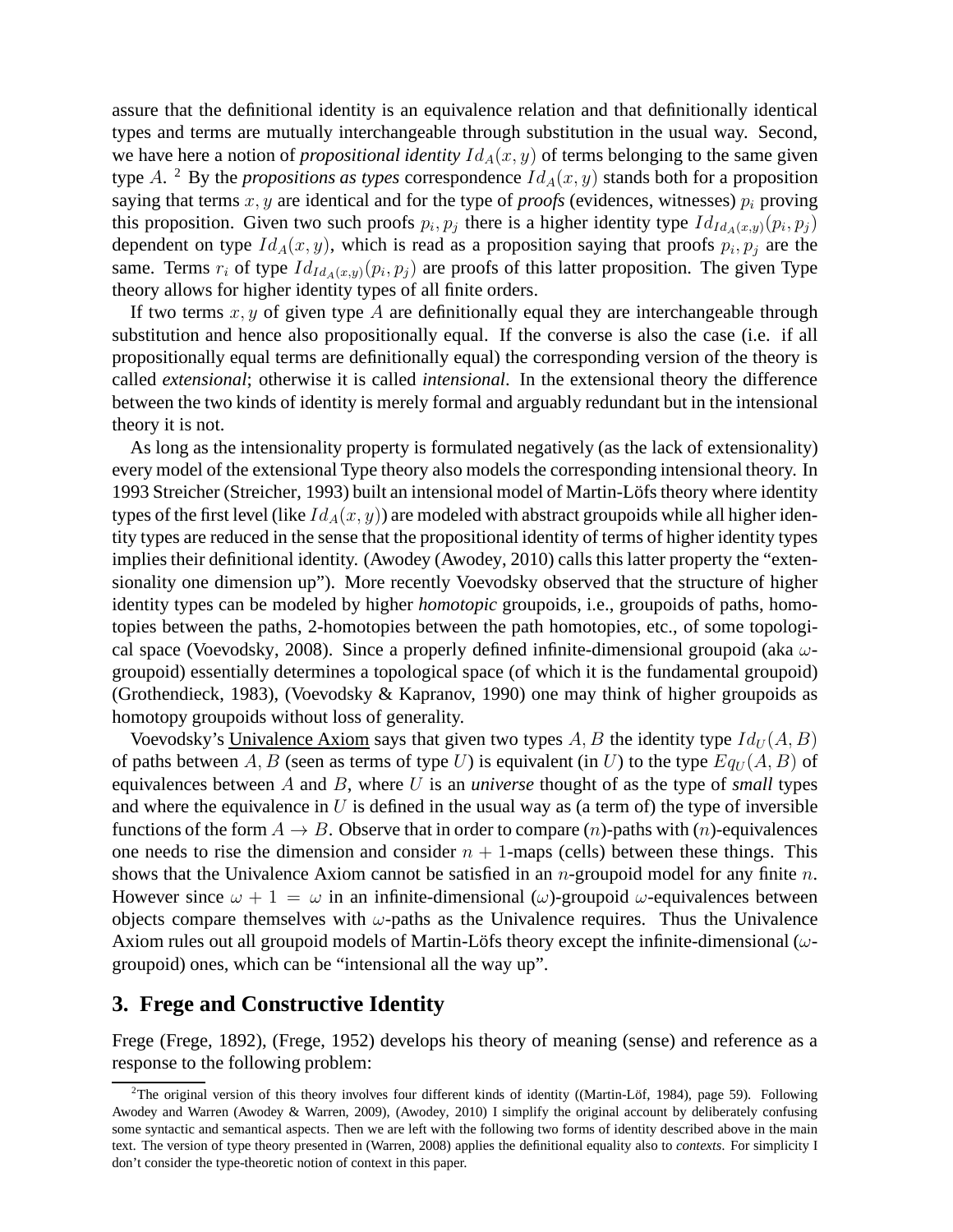$a = a$  and  $a = b$  are obviously statements of different cognitive value;  $a = a$  holds a *priori* and, according to Kant, is to be labeled analytic, while statements of the form  $a = b$  often contain very valuable extensions of our knowledge and cannot always be established *a priori*. The discovery that the rising sun is not new every morning, but always the same, was one of the most fertile astronomical discoveries. Even today the identification of a small planet or a comet is not always a matter of course. Now if we were to regard identity as a relation between that which the names  $a$  and  $b$  designate, it would seem that  $a = b$  could not differ from  $a = a$  (provided  $a = b$  is true). ((Frege, 1952), p. 56, the English translation is slightly modified)

After presenting his theory Frege suggests this solution of the above problem:

When we found  $a = a$  and  $a = b$  to have different cognitive values, the explanation is that for the purpose of knowledge, the sense of the sentence, viz., the thought expressed by it, is no less relevant than its reference, i.e. its truth value. If now  $a = b$ , then indeed the reference of b is the same as that of a, and hence the truthvalue of  $a = b$  is the same as that of  $a = a$ . In spite of this the sense of b may differ from that of a and thereby the thought expressed in  $a = b$  differs from that of  $a = a$ . In that case the two sentences do not have the same cognitive value. If we understand by judgment the advance from the thought to its truth value, as in the above paper, we can also say that the judgments are different. ((Frege, 1952), p. 78)

Frege's theory indeed explains how judgements  $\vdash a = b$  and  $\vdash a = a$  can be both true and still have different cognitive (and epistemic) values. However this theory has two essential shortcomings: (i) it does not specially account for the case when in  $\vdash a = b$  terms a and b have the same meaning (expressed by different symbols) and (ii) it does not explain how empirical or other evidences may possibly justify judgement  $\vdash a = b$  when terms a, b have different meanings. The latter shortcoming has to do with Frege's adherence to the old-fashioned pre-Kantian view according to which basic logical concepts like that of truth and identity must be fixed independently of the practice of empirical and mathematical research, so the logic of judgements of the form  $\vdash a = b$  is not relevant to the question "How we come to know that  $a = b$ ?". In what follows I suggest an alternative solution of Frege's problem that does take this question into consideration. Of many Frege's examples found in his (Frege, 1892), (Frege, 1952) I shall use the most popular *Venus* example: here a stands for *Morning Star*, b stands for *Evening Star* and both expressions refer to the same planet Venus.

In fact Frege's examples may be straightforwardly analyzed in terms of the aforementioned distinction between definitional and propositional identities in Martin-Löf's Type theory. The identities *Morning Star = MS* where MS is an abbreviation of *Morning Star*, and *Evening Star = ES* where ES is an abbreviation of *Evening Star*, are clearly definitional, while the identity *Morning Star = Evening Star* is propositional and requires a proof (evidence, reason). Using the Type-theoretic formalism one can write this latter proposition as  $Id_A(MS, ES)$  (where A is an appropriate type of observable celestial bodies) and also interpret this formula through the *propositions as types* correspondence as the type of evidences that the given identity holds.

We suppose after Frege that identities of MS and ES are fixed beforehand. This means that we are in a position to identify two independent observations of MS as observations of *one and the same* object without referring to any explicit evidence or reason for this identification; similarly for ES. This assumption marks our chosen starting point: a deeper analysis would require making such evidences/reasons explicit. Now in order to establish  $Id_A(MS, ES)$  we construct invertible maps  $m_i$  from available observations of MS to available observations of ES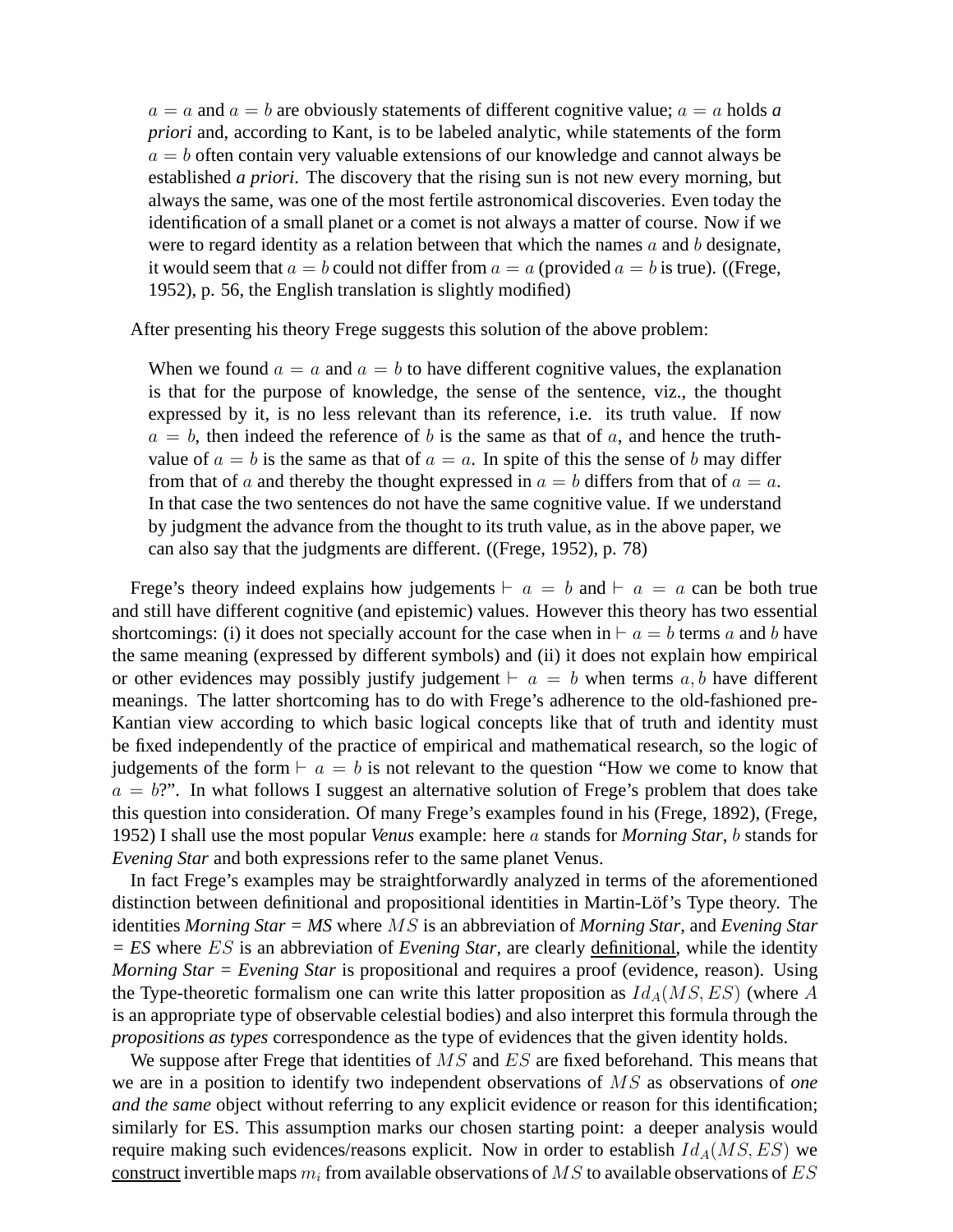(by mapping the corresponding frames of reference). These maps (invertible transformations) allow for discerning certain invariant properties, which we predicate to a new object that we call Venus; we claim that (non-relational) properties of Venus are the same when we observe it in the Morning and in the Evening.

Thinking about physical objects in terms of invariants of groups of transformations between different representations of these objects is well-established in the 20th century physics: for an easy example think of the shape of an extended event in the flat relativistic spacetime. However the Homotopy Type theory allows for a more advanced way of object-building. Instead of being satisfied with the fact that at least one appropriate map m of type  $Id_A(MS, ES)$  exists we study (the space of) such maps more attentively. As long as maps  $m_i$  count as proofs (evidences) of  $Id_A(MS, ES)$  we wish to classify and evaluate such evidences. In particular, we need some criteria by which maps  $m_i, m_j$  count as essentially the same or count as different. For this purpose we construct appropriate second-order maps  $m_k^{ij}$  $_k^{ij}$  of types  $Id_{Id_A(MS,ES)}(m_i, m_j)$ satisfying the usual coherence conditions and consider them as constitutive elements of object Venus on equal footing with maps  $m_i$ . Thinking about these and further higher-order maps (of higher identity types) as (higher) homotopies allows us to associate with Venus a topological structure, which reflects the way in which this object is empirically construed from available empirical data. Beware that the construction of a higher-dimensional fundamental groupoid that has been just described is all the way *empirical* in the sense that the coherence conditions under the suggested interpretation are checkable against the observational data.

Returning back to Frege's seminal paper *On Sense and Reference* (Frege, 1892), (Frege, 1952) I would like to note that although the author opens this paper with a problem relevant to the astronomical research of his time, his suggested solution is motivated mostly by a logical analysis of historical narrative and everyday talk (such examples, which I don't quote here, are abundant in Frege's paper). In my view this is a wrong strategy because the concept of identity that we need for doing science can be simply not found in linguistic examples of this sort. New approaches to identity emerging in the pure mathematics may, on the contrary, turn to be fruitful in empirical sciences - just like new approaches to the notion of space in the 19th century geometry has turned to be highly fruitful in the 20th century physics. I see it as a philosopher's task to discern and develop these new approaches beyond their purely technical aspects. Although the above analysis of Frege's *Venus* example is a dummy it shows how the non-standard Homotopy-Type-theoretic identity can be thought of in empirical terms; I hope that this informal analysis may facilitate some real applications in the future.

# **4. To Weaken or To Construct?**

I would like to conclude by comparing the constructive approach to identity outlined above with another non-standard approach to identity, which is motivated by the philosophy of Structuralism (Keranen, 2001). This latter approach, as exemplified by Krauses theory of quasi-sets (Krause, 1992) and its tentative application in particle physics (French & Krause, 2006), seeks to "weaken" the standard Fregean identity by replacing it with another equivalence relation. Some people tend to interpret the Homotopy-Type-theoretic account of identity in the same vein pointing to the fact that the homotopy equivalence is a weaker relation than the strict identity. In my view such an interpretation is rather misleading because it does not take into account the constructive aspect of Martin-Löf's Type theory. The idea of weak identity suggests that some part of the content of the standard ("strict") identity concept is taken out while the rest remains untouched. But this is not how the non-standard homotopic identity is really construed! Observe that in Martin-Löf's theory the standard identity relation is accounted for in the form of *definitional* identity; the non-standard *propositional* identity is a further construction on the top